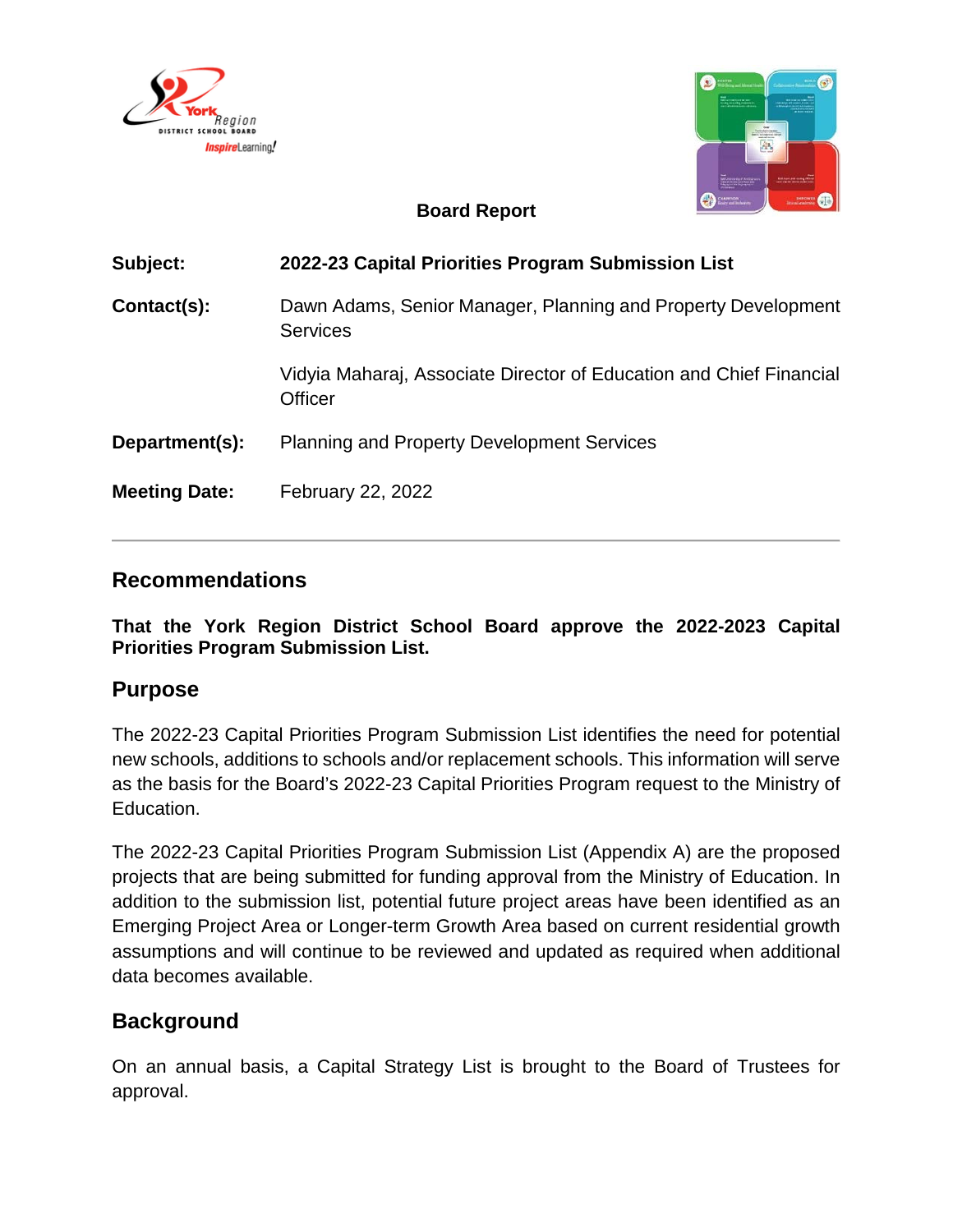In May 2021, the Board of Trustee's approved the [2021-22 Capital Priorities Program](https://www.yrdsb.ca/AboutUs/Departments/Planning/Documents/Board%20Report%202021-22%20Capital%20Priorities%20Program-04May2021.pdf)  [Submission List](https://www.yrdsb.ca/AboutUs/Departments/Planning/Documents/Board%20Report%202021-22%20Capital%20Priorities%20Program-04May2021.pdf) that provided information on new schools, additions to schools and replacement schools being submitted for funding approval from the Ministry of Education.

The Ministry of Education recently approved two of these projects as part of the 2021-22 Capital Priorities Programs.

- Markham Centre Elementary School
- Oak Ridges SS (Dr. Bette Stephenson addition)

This year the schedule for Capital Priorities submissions to the Ministry of Education is earlier than last year and will require Boards to submit their projects for approval by February 25, 2022.

Due to the timing of this Ministry submission, the annual Facility Partnership list of potential schools with surplus space will be deferred to a future Capital Strategy document.

# **Connection to Multi-Year Strategic Plan**



**PRIORITY:** Build Collaborative Relationships and Foster Well-Being and Mental Health

**GOAL:** This report demonstrates the Board's ongoing commitment to build trust and collaborative relationships with students, families, staff and the community through respectful and responsive communication to support safe, healthy and inclusive learning and working environments.

# **Budget Impact**

Not applicable at this time.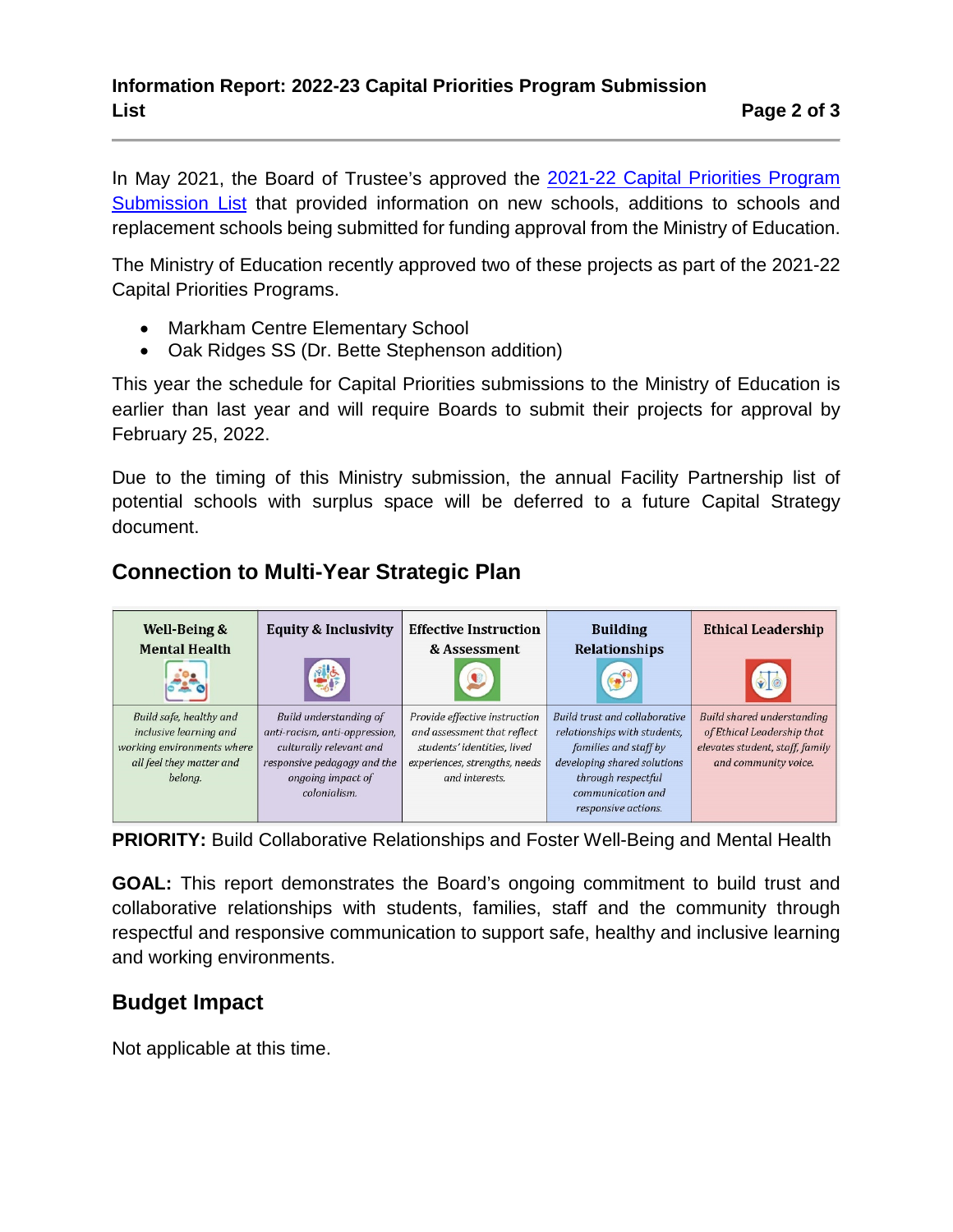# **Timelines**

Executive Council **Executive Council February 16, 2022** Finance and Property Standing Committee February 22, 2022<br>Board Meeting February 22, 2022 **Board Meeting** 

## **Appended Data**

Appendix A: 2022-23 Capital Priorities Program Submission List